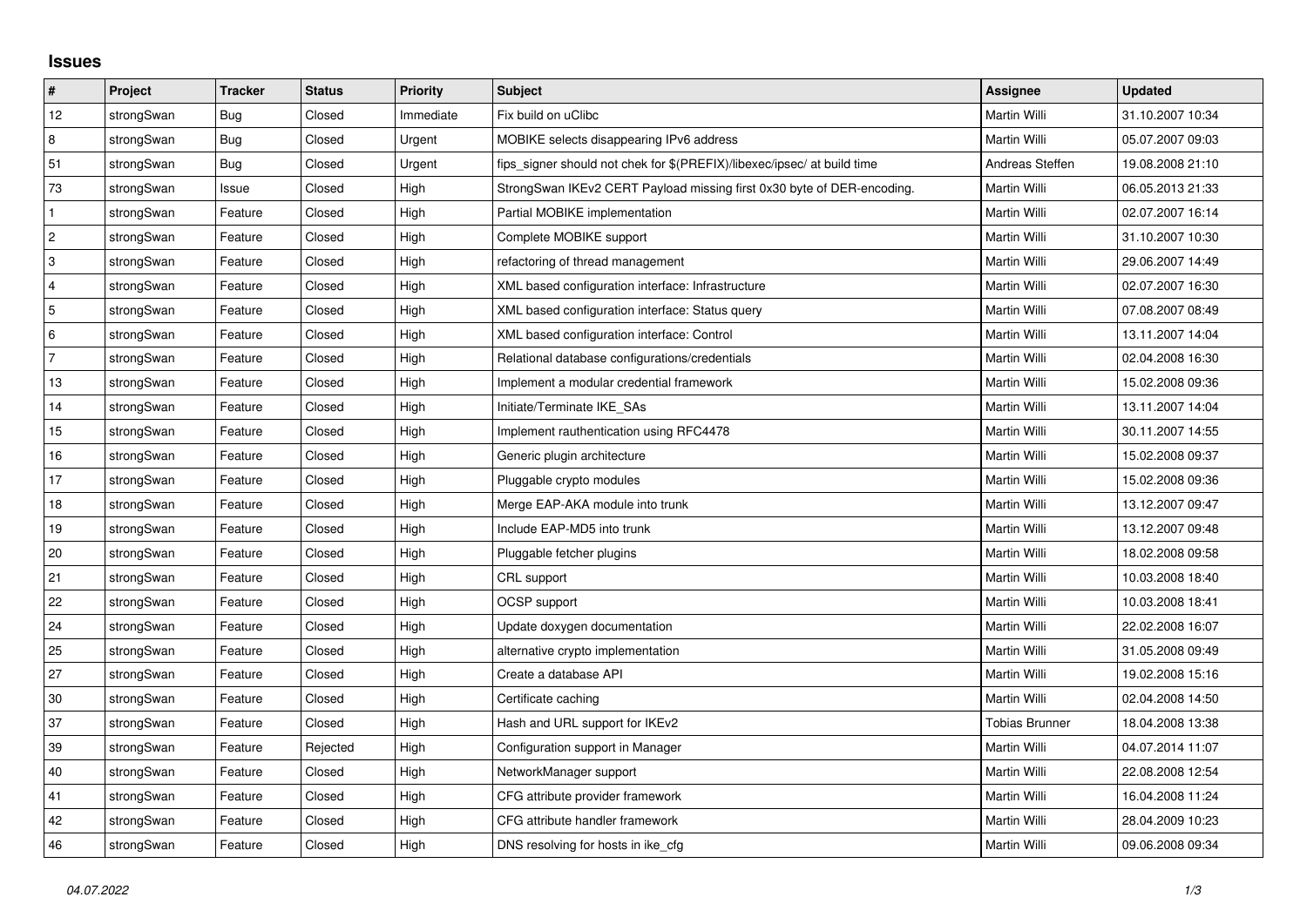| $\vert$ # | Project    | <b>Tracker</b> | <b>Status</b> | <b>Priority</b> | <b>Subject</b>                                                              | <b>Assignee</b>       | <b>Updated</b>   |
|-----------|------------|----------------|---------------|-----------------|-----------------------------------------------------------------------------|-----------------------|------------------|
| 47        | strongSwan | Feature        | Closed        | High            | <b>RNG API</b>                                                              | Martin Willi          | 16.04.2008 11:27 |
| 48        | strongSwan | Feature        | Closed        | High            | Parallel trustchain verification                                            | <b>Martin Willi</b>   | 16.04.2008 11:33 |
| 54        | strongSwan | Feature        | Closed        | High            | <b>EAP-Identity Server functionality</b>                                    | Martin Willi          | 22.08.2008 12:55 |
| 59        | strongSwan | Feature        | Closed        | High            | Add additinal signal dependent parameter to bus                             | Martin Willi          | 29.07.2008 11:04 |
| 60        | strongSwan | Feature        | Closed        | High            | Implement draft-sheffer-ikev2-gtc-00 with PAM password verification         | Martin Willi          | 22.08.2008 12:59 |
| 10        | strongSwan | <b>Bug</b>     | Closed        | High            | distribution cannot be built because logout.cs template is missing in trunk | Martin Willi          | 18.09.2007 07:43 |
| 11        | strongSwan | Bug            | Closed        | High            | Show IKE_SA status overview                                                 | Martin Willi          | 31.10.2007 10:29 |
| 26        | strongSwan | Bug            | Closed        | High            | Port all tools to new crypto/credential APIs                                | Martin Willi          | 21.03.2008 18:04 |
| 31        | strongSwan | <b>Bug</b>     | Closed        | High            | ikev2/rw-eap-aka-rsa scenario fails                                         | Martin Willi          | 19.03.2008 15:25 |
| 32        | strongSwan | Bug            | Closed        | High            | ikev2/rw-no-idr scenario fails                                              | Martin Willi          | 19.03.2008 11:13 |
| 33        | strongSwan | Bug            | Closed        | High            | ikev2/crl-revoked scenario broken                                           | Martin Willi          | 19.03.2008 19:02 |
| 34        | strongSwan | <b>Bug</b>     | Closed        | High            | ikev2/multi-level-ca-loop segfaults                                         | Martin Willi          | 31.03.2008 09:19 |
| 35        | strongSwan | Bug            | Closed        | High            | ikev2/ocsp-no-signer-cert scenario segfaults                                | <b>Martin Willi</b>   | 02.04.2008 09:45 |
| 36        | strongSwan | <b>Bug</b>     | Closed        | High            | strongswan-4.2.0 does not compile with uclibe                               | Martin Willi          | 04.04.2008 13:51 |
| 43        | strongSwan | Bug            | Closed        | High            | missing certificate_identity in SQL database causes segfault                | <b>Martin Willi</b>   | 07.04.2008 10:08 |
| 45        | strongSwan | <b>Bug</b>     | Closed        | High            | Failure to open SQLite database crashes charon                              | Martin Willi          | 07.04.2008 09:16 |
| 49        | strongSwan | <b>Bug</b>     | Closed        | High            | starter log directly to terminal                                            | <b>Martin Willi</b>   | 30.04.2009 10:18 |
| 50        | strongSwan | Bug            | Closed        | High            | plutostderrlog option missing                                               | <b>Martin Willi</b>   | 11.05.2008 10:10 |
| 52        | strongSwan | <b>Bug</b>     | Closed        | High            | Migrate ESP sequence number in update_sa                                    | <b>Tobias Brunner</b> | 25.06.2008 08:40 |
| 55        | strongSwan | Bug            | Closed        | High            | Implement SHA512/384/256 HMAC with proper truncation in kernel              | Martin Willi          | 03.12.2009 11:41 |
| 56        | strongSwan | <b>Bug</b>     | Closed        | High            | New interface for EAP-SIM backend                                           | Martin Willi          | 24.10.2008 10:23 |
| 61        | strongSwan | <b>Bug</b>     | Closed        | High            | When recovering from DPD, firewall rules aren't added as necessary          | Andreas Steffen       | 06.05.2013 21:43 |
| 64        | strongSwan | Bug            | Closed        | High            | MOBIKE with changed NAT mappings                                            | Martin Willi          | 08.10.2008 14:21 |
| 65        | strongSwan | <b>Bug</b>     | Closed        | High            | Many UML tests fail                                                         | Andreas Steffen       | 07.10.2008 07:09 |
| 70        | strongSwan | <b>Bug</b>     | Closed        | High            | IP <sub>v6</sub>                                                            | Andreas Steffen       | 21.02.2009 11:09 |
| 71        | strongSwan | <b>Bug</b>     | Closed        | High            | Improved Acquire handling                                                   | Martin Willi          | 20.05.2009 11:54 |
| 79        | strongSwan | Bug            | Closed        | High            | Windows 7 sometimes fails to verify RSA signatures done by gcrypt           | Martin Willi          | 30.06.2009 12:22 |
| 68        | strongSwan | Issue          | Closed        | Normal          | ipsec pool - unknown IPSec command                                          | Martin Willi          | 06.05.2013 21:35 |
| 57        | strongSwan | Feature        | Closed        | Normal          | new pluto connection option: verify identifier                              | Andreas Steffen       | 25.07.2013 10:07 |
| 67        | strongSwan | Feature        | Closed        | Normal          | Implement DH groups 22-24                                                   | Martin Willi          | 19.04.2010 14:51 |
| 69        | strongSwan | Feature        | Closed        | Normal          | Improve scheduler performance                                               | <b>Tobias Brunner</b> | 04.12.2008 17:03 |
| 76        | strongSwan | Feature        | Closed        | Normal          | crypto test framework                                                       | Martin Willi          | 12.06.2009 11:31 |
| 78        | strongSwan | Feature        | Closed        | Normal          | Integrity tester for libstrongswan and all plugins.                         | Martin Willi          | 27.06.2009 16:19 |